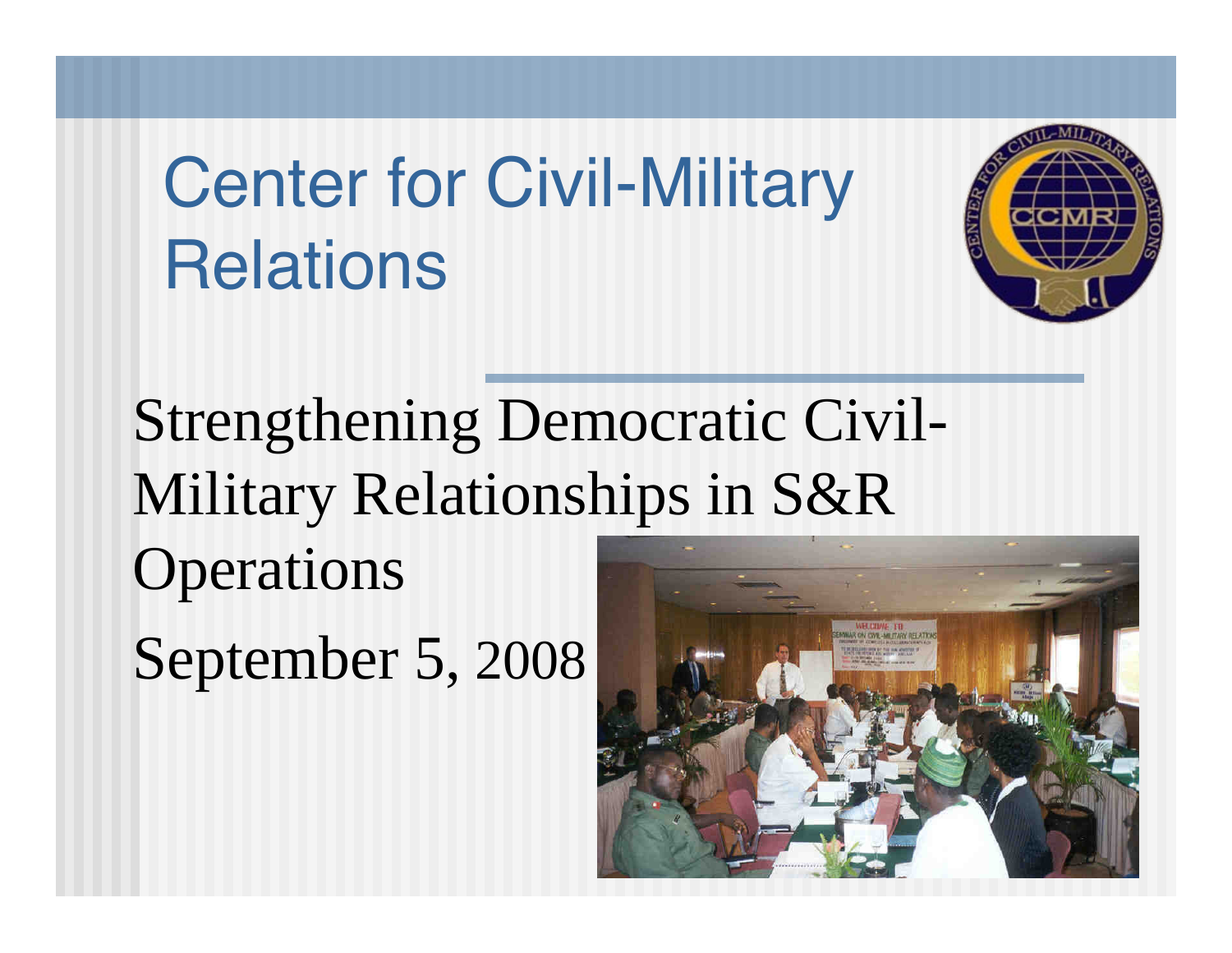



- Importance of Democratic Civil-Military Relations
- Stabilization and Reconstruction Players
- Stabilization and Reconstruction Arena
- Civil-Military Relations Reform Process
- Civil-Military Relations Reform Focus Areas
- Summary and Conclusions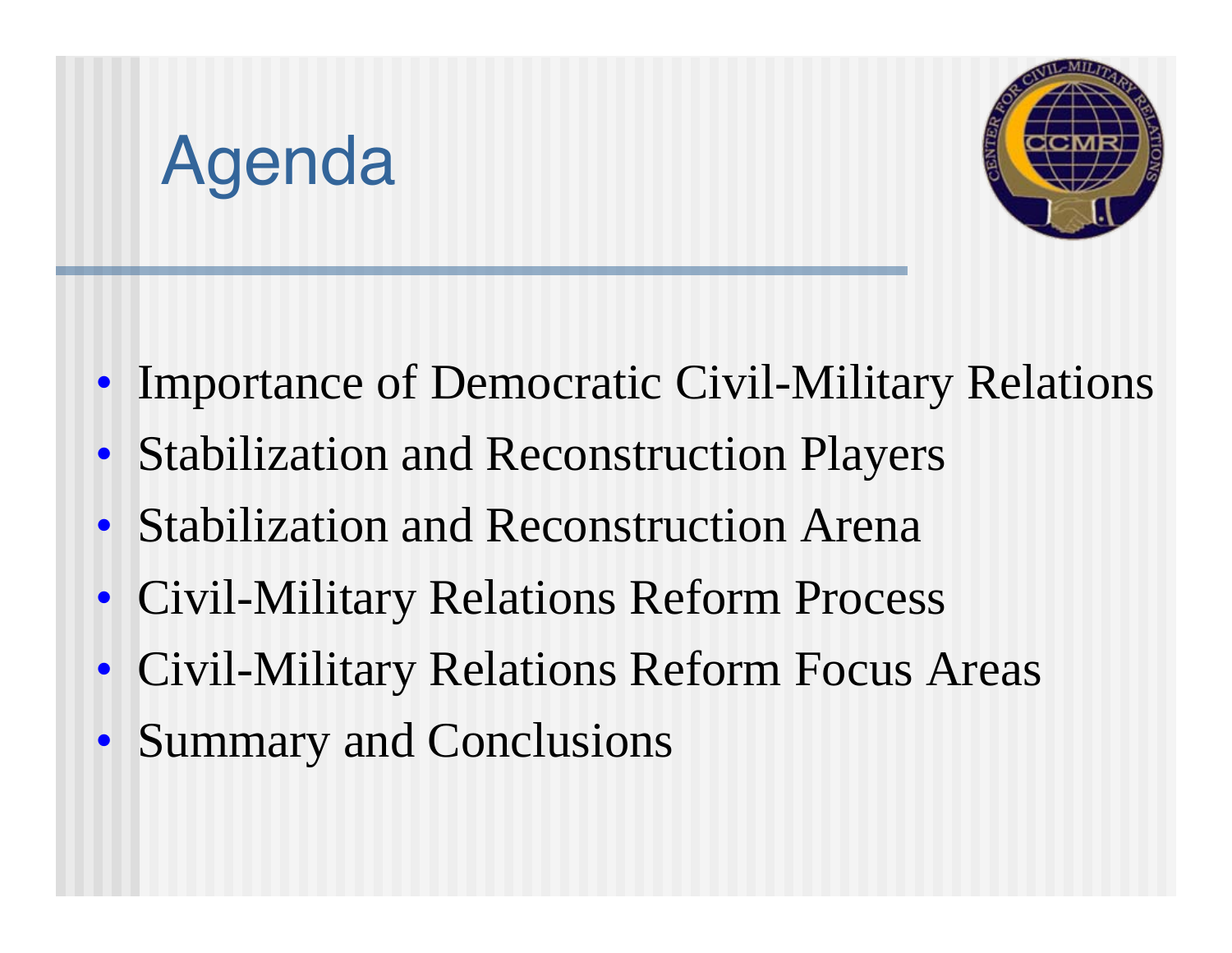## Importance of Democratic Civil-Military Relations





"As the Founding Fathers wisely understood, the Congress and a free press, as with a non-political military, assure a free country." *Secretary of Defense Honorable Robert M. Gates, Lecture at West Point April 21, 2008*



"Every action we take, every day, must be executed in a way that strengthens and sustains the public's trust and confidence in our ability and our integrity." *Chairman, Joint Chiefs of Staff Admiral Michael G. Mullen, CJCS Guidance October 1, 2007*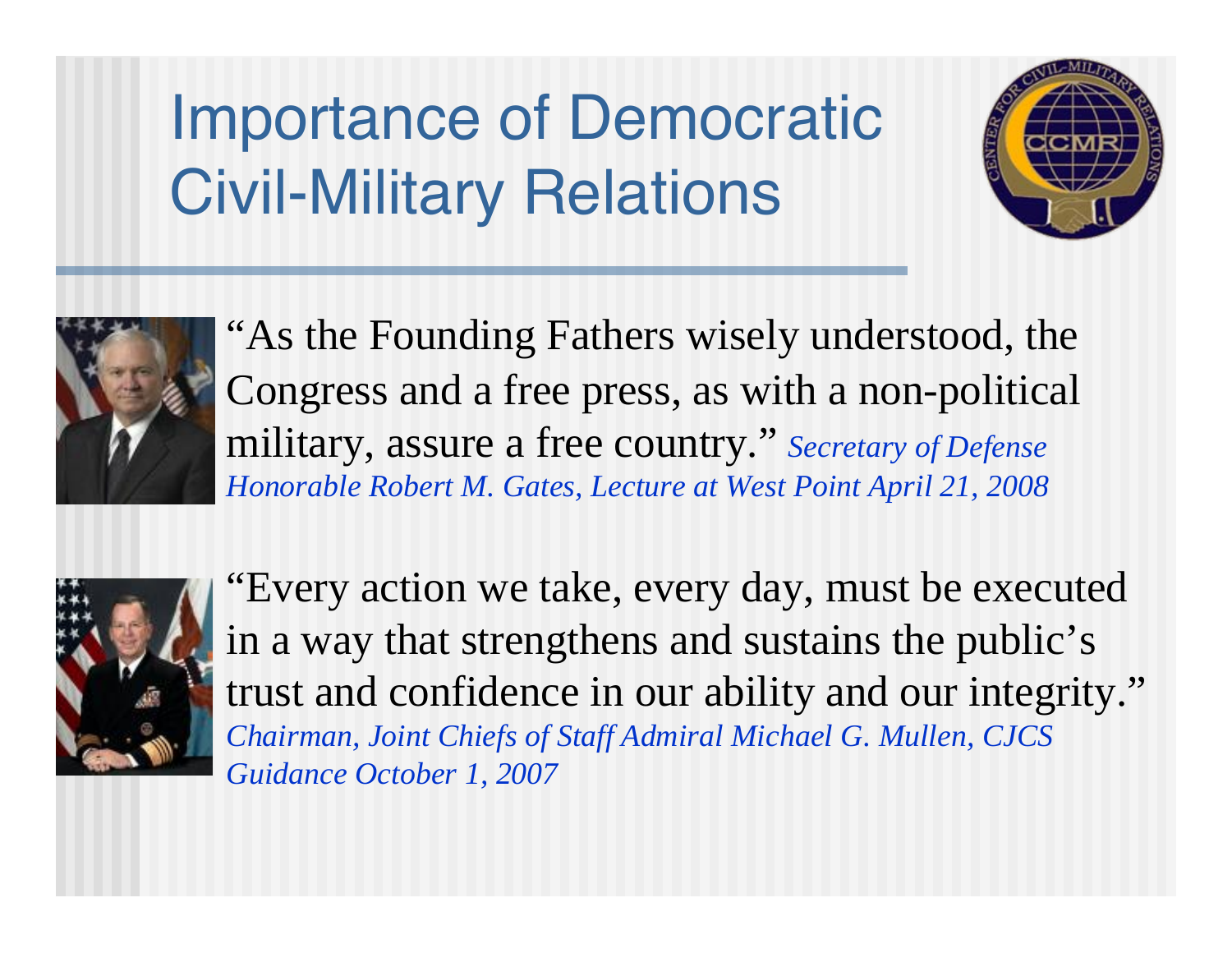# S&R Players

- Environment
- Population
- Host Government
- Neighbors
- Threats
- Coalition



















• Non-Governmental Organizations

• International Organizations



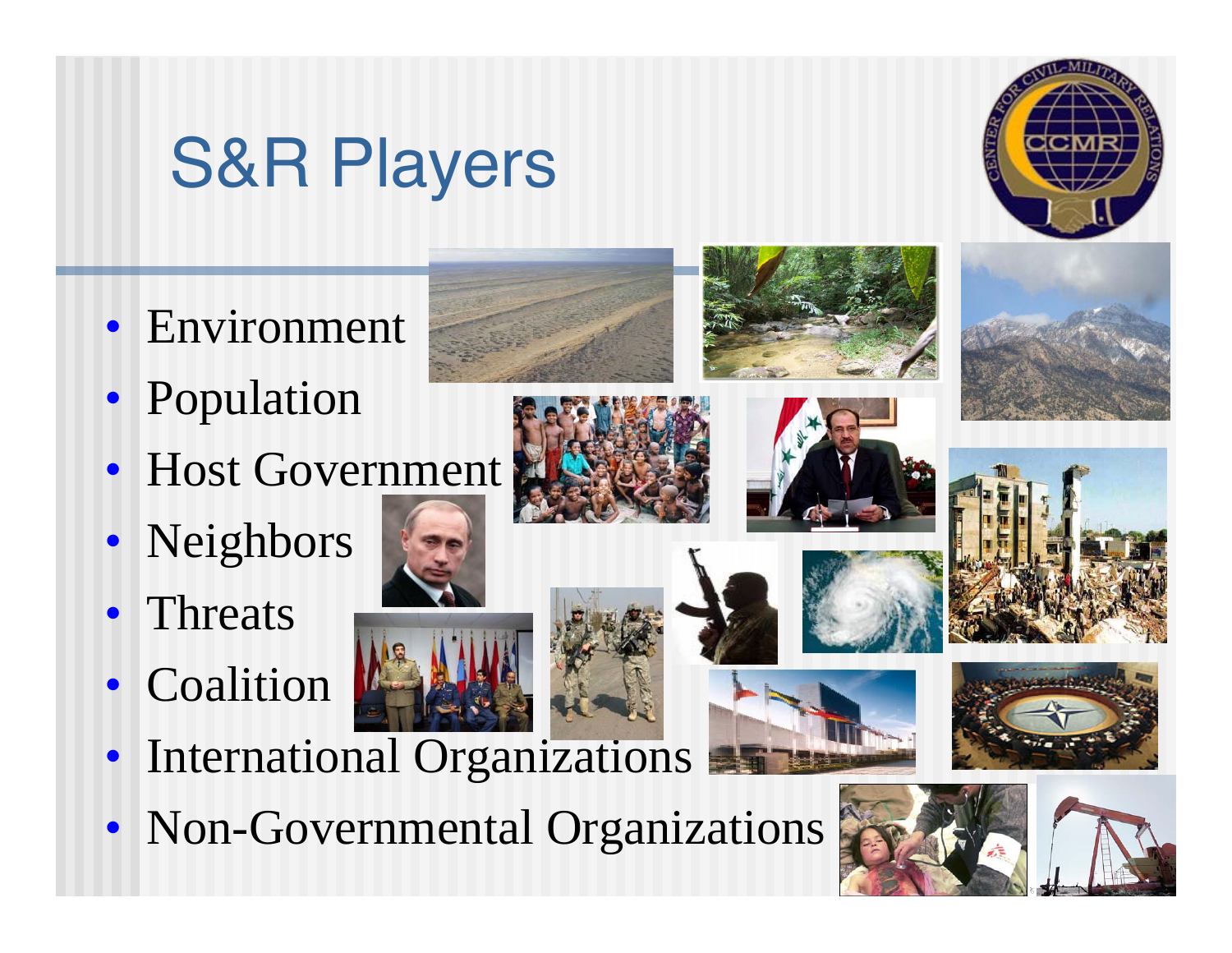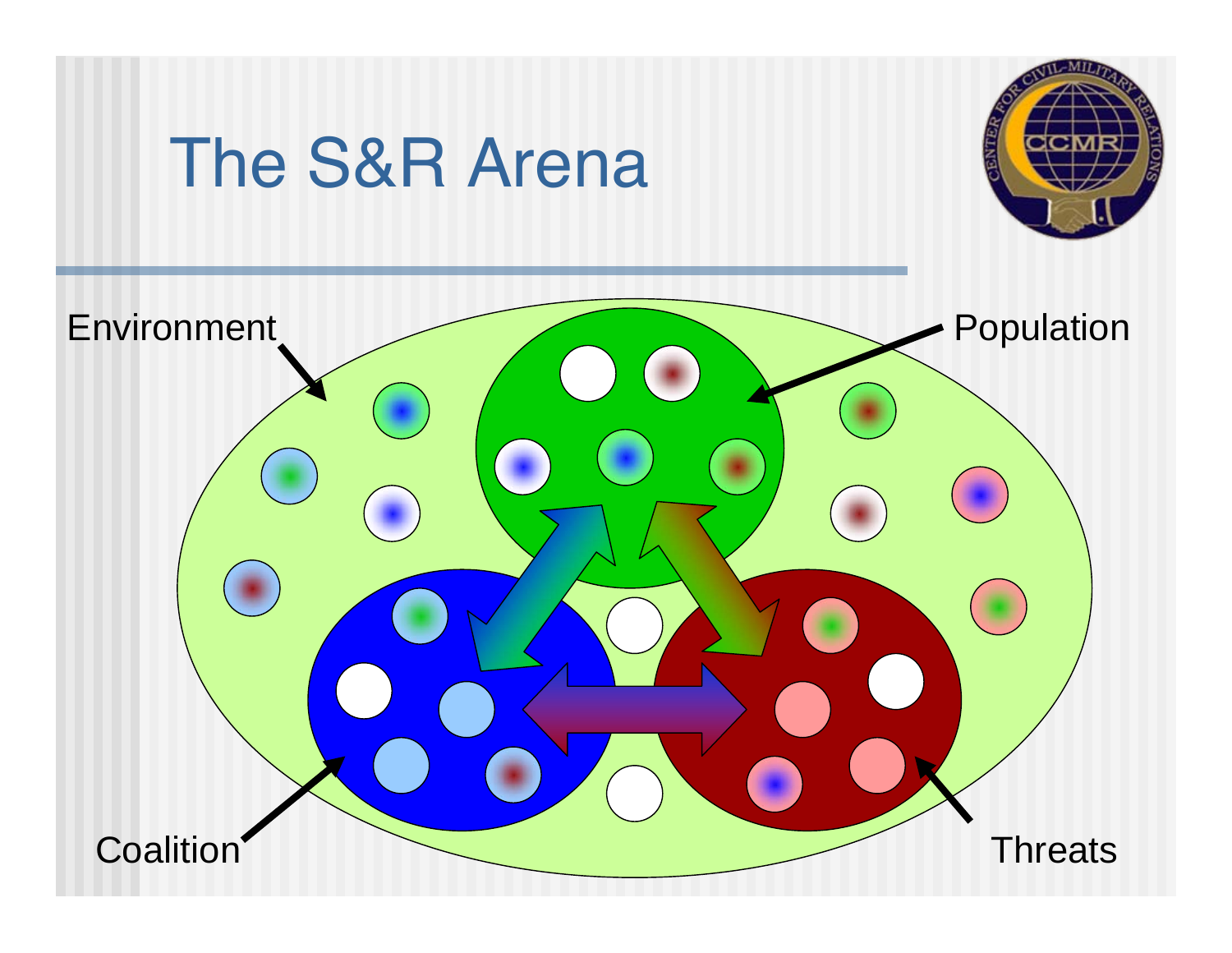#### Civil-Military Relations Reform Process



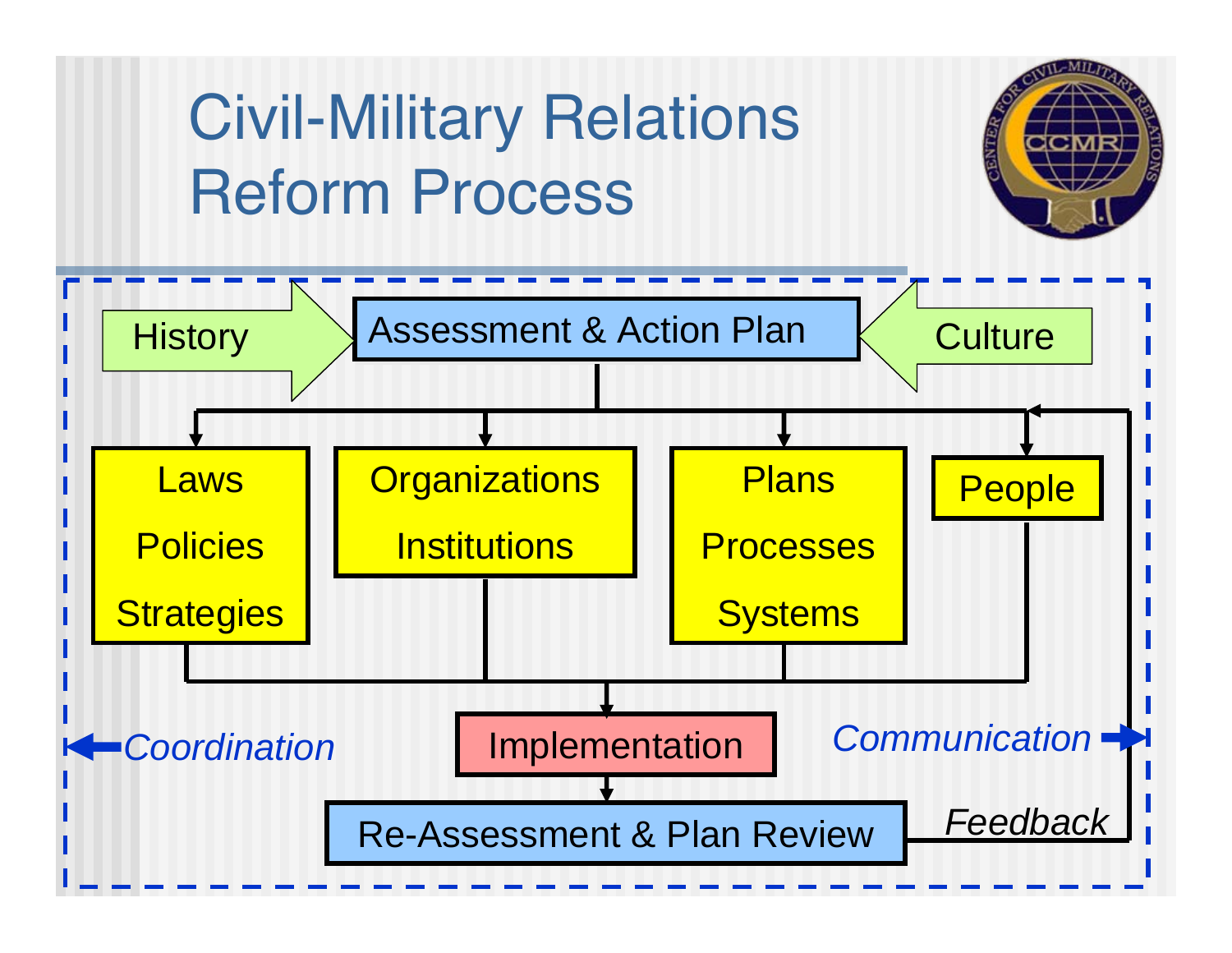## Civil-Military Relations Reform Focus Areas



- •Security and Defense Policy and Strategy Development
- •Security and Defense Institution Building: Public and Private
- •Defense Planning, Budgeting and Resource Management
- •Defense Acquisition and Infrastructure
- •Intelligence Organizations and Operations
- •Legislative Affairs
- •Media Relations and Strategic Communications
- •Human Rights and Human Resource Management
- •Professional Security, Defense and Military Education and Training
- • Assessment and Validation of Security Sector and Defense Reform efforts